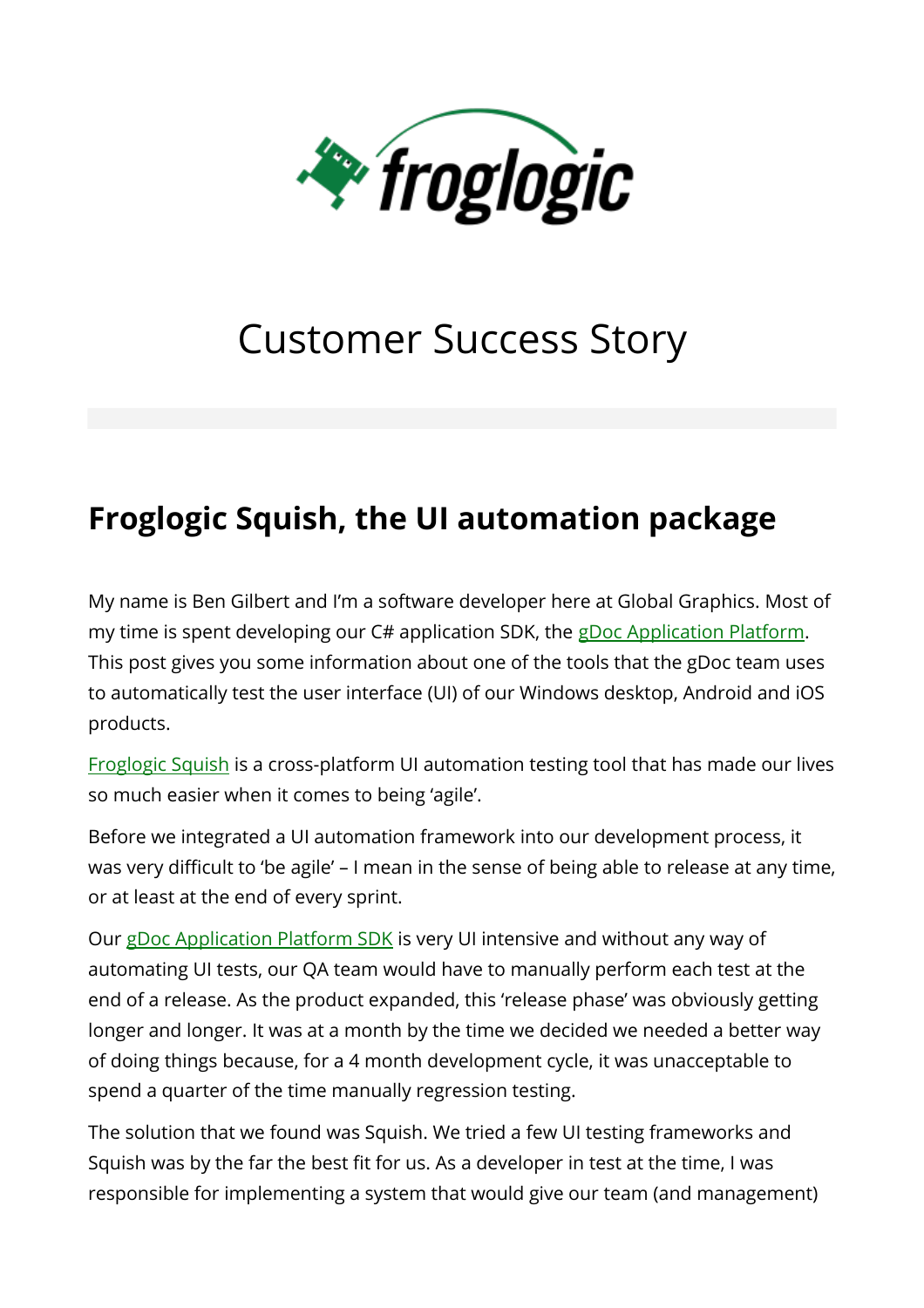confidence in the products and confidence that we are able to release at any time. A much more agile philosophy.

Squish features a full integrated development environment (IDE), in which you can create all of your tests programmatically. The IDE has all of the features you would expect: breakpoints, trace points, variable inspection, syntax highlighting, autocompletion etc. As a non-tester, this was perfect for me as I could work in a familiar development environment and rapidly put together automated tests using JavaScript.

The plan was to establish a base framework to wrap all our common user interactions into method calls and have some customised assertions that could pass or fail the test (much in the same way as a unit testing framework). This method would mean that, once the framework was in place, tests in the future could be rapidly created using human readable method calls like:

open\_document(<DOCUMENT PATH>);

*Do something…*

save\_document(<SAVE PATH>);

close\_application();

Going forward, the framework would have new interactions added in parallel to them being developed in the products. The cross platform nature of Squish means that the base framework can be platform independent as the actual interactions are similar; click this, tap this etc. This helps form a platform independent foundation with platform specific tests as a top layer.

Squish also has the ability to record tests. By this I mean recording the user interactions and then auto generating a JavaScript test that you can play back. This was good for any non-developers who wanted to do some test automation as they could record their test as a user and the JavaScript could be cleaned up later. This almost always had to be done as our automated tests ran on a lot of different systems with different operating system versions and the pure recorded scripts would often fail if run on a machine that did not create them.

So now we develop automated UI tests as part of a user story, in the same way as unit tests. They all run on our build system every time we push a commit and because of this we have eliminated our need for a regression testing phase at the end of a project. QA can now concentrate on exploratory testing instead of mundane repetition of manual regression tests.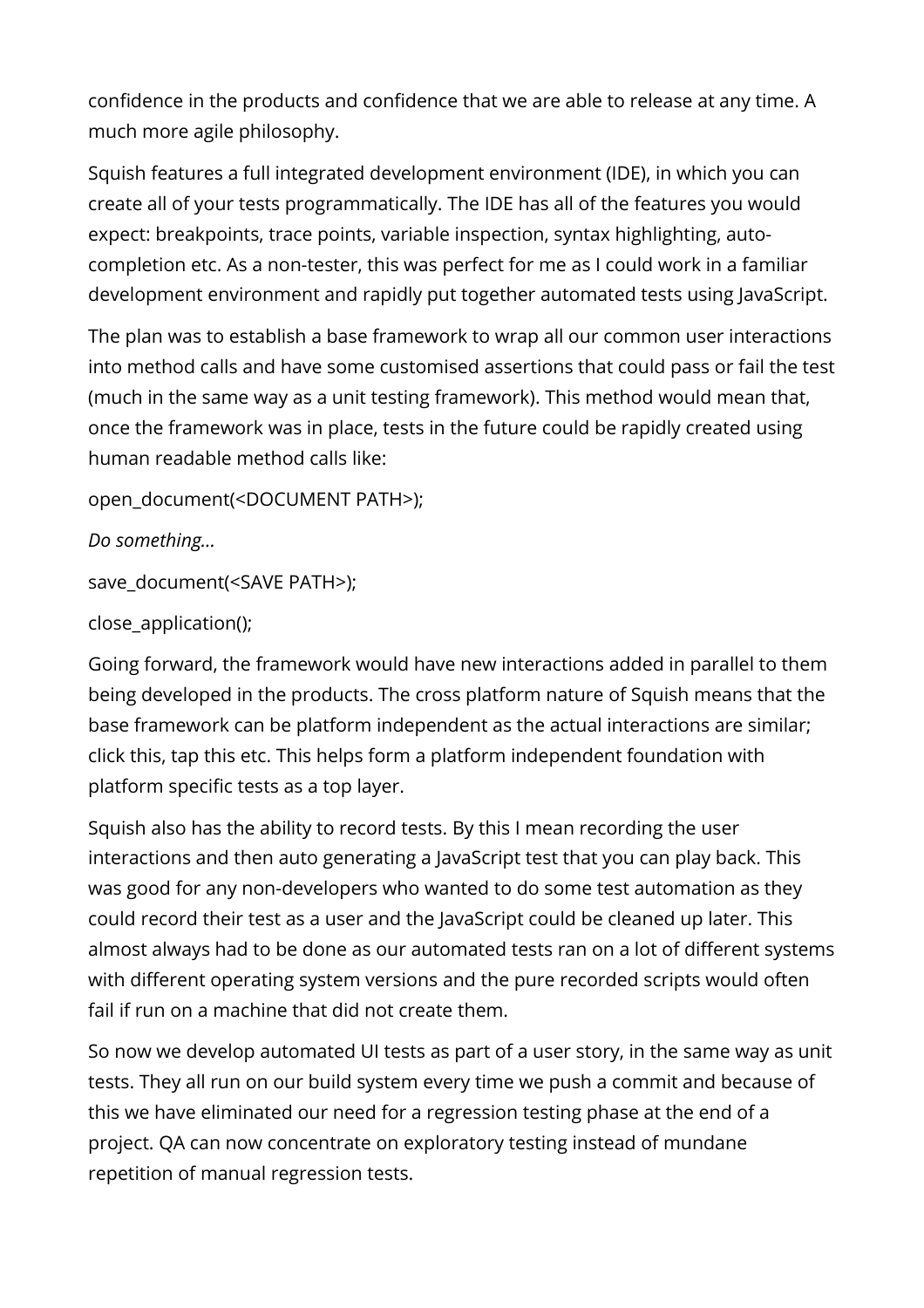### **Once the UI components are mapped, all testing can be performed via scripting languages.**

#### **Valuable Features:**

The most important thing with an automated GUI testing tool is the ability to quickly and accurately identify the UI components you want to script up.

Squish, after evaluating quite a few alternatives, was the best at doing this (we have a C#/WPF application).

Another feature, which has been the best for us, is the fact that once UI components are mapped, all testing can be performed via scripting languages.

When I was working as a developer in test, I wrote an entire GUI testing framework in JavaScript which was possible because of Squish's ability to map the UI components accurately.

Squish was also easily integrated into our CI system (TeamCity). It had native support for TeamCity and allowed a Squish build step to be created that can run all, or a selection of automated tests. So now, when we have a successful build, all our UI tests are ran on the products which gives product management and the team greater confidence.

#### **Improvements to My Organization:**

My company began investigating automated GUI testing because it was something that we did not do at all and the manual testing overhead meant that we were spending more and more time regression testing our products prior to a release.

Now we are using Squish to automate our user stories as they are implemented, therefore removing the need for a regression phase at the end of a release. This frees up our QA team to perform more exploratory testing instead of repeating regression scripts.

#### **Room for Improvement:**

The only criticism I have is the IDE needed a bit of polish in version 5.2 (this may have been fixed in the latest versions). For example, I had a few occasions where Squish would fail to hit breakpoints. An application restart would fix this however.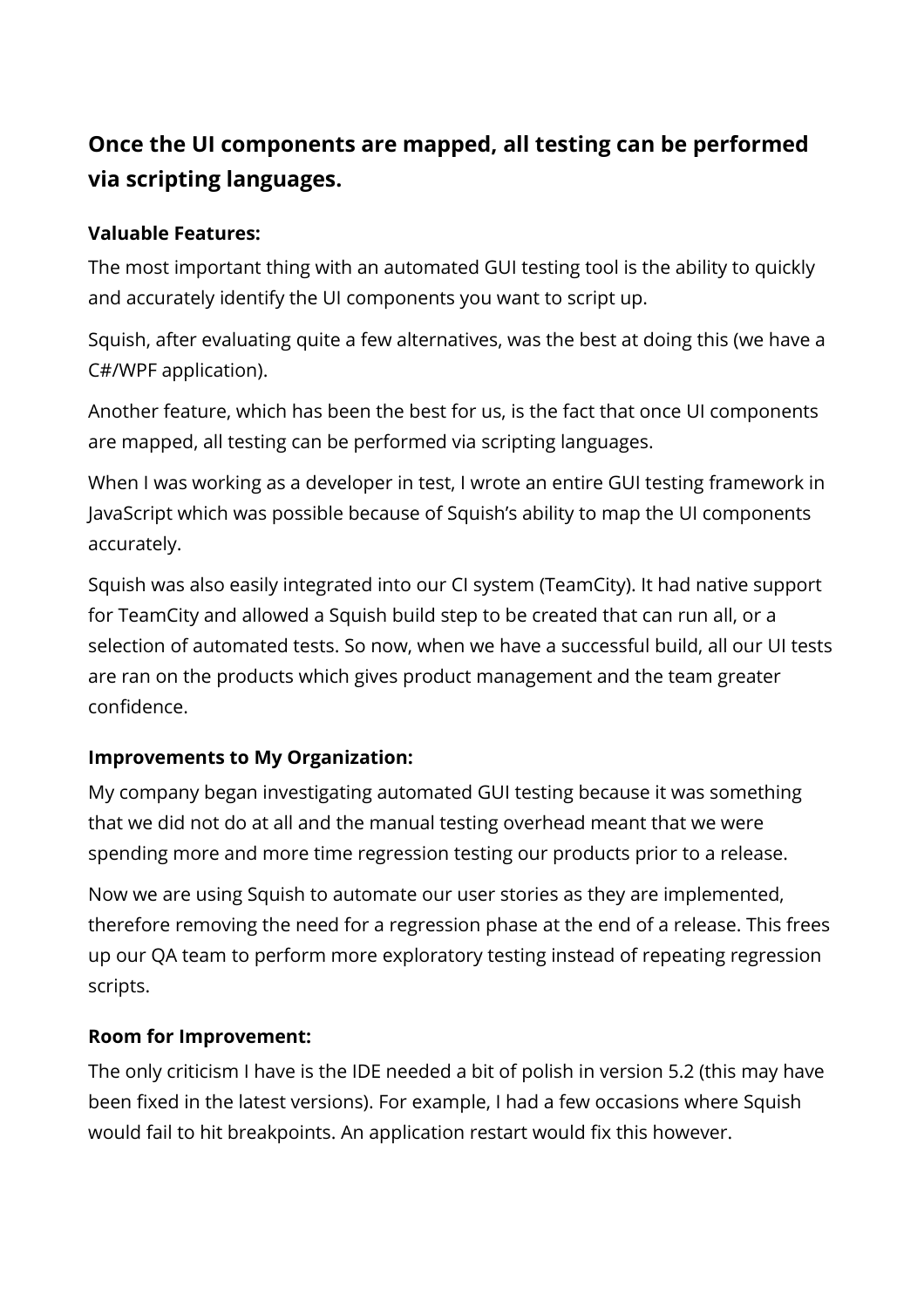#### **Use of Solution:**

I've used it for approximately 12 months.

#### **Customer Service:**

Customer service at froglogic is very good. They answered most support emails within about an hour. They were also happy to provide engineering builds if they had a fix to a problem that was not in a released version yet. They also make themselves very available if you need a call with a representative to explain new features etc.

#### **Previous Solutions:**

This was our first UI automation tool but we did evaluate others. We chose Squish because of its scripting ability, instead of just recording a test. Also it was the best tool for UI component identification in our product.

#### **Initial Setup:**

Installation is via a self-extracting exe. Getting up and running is very simple, start the IDE, pick your scripting language, point the Application Under Test at your products .exe file and you can start working. For our build agents, installation is the same and the TeamCity integration handled the set-up.

#### **Implementation Team:**

We implemented in-house. No problems at all in getting our workflow up and running. Any problems that may be encountered will be diligently handled by Frog Logic support.

#### **ROI:**

The biggest ROI is the time that we got back from our QA team because they didn't have to manually regression test our product every release. They can now concentrate on exploratory testing and doing what a QA engineer should be doing, not just following manual test scripts.

It also means that, because we no longer require a regression phase in a release cycle, we are releasable at any time in the true agile sense. As long as our build system is green, we're good to go.

For licencing, we purchased an unlimited licence that can be used on as many machines as we like with no restrictions.

*Disclosure: I am a real user, and this review is based on my own experience and opinions.*